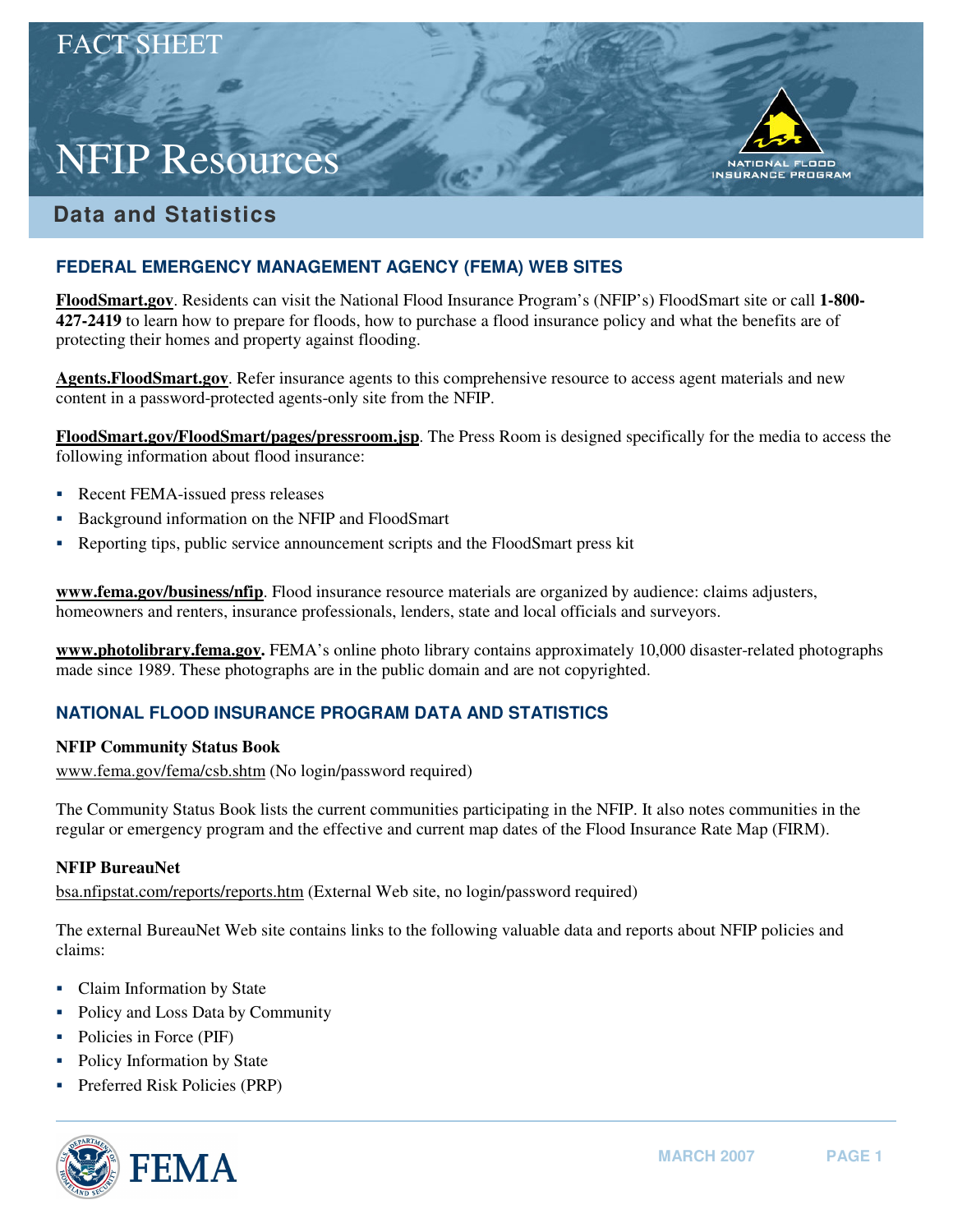

#### **NFIP BureauNet**

https://lookup.nfipstat.com/ibi\_html/publish/wfsignon.htm (Internal Web site, login/password required: access is limited to FEMA personnel)

The internal BureauNet Web site contains more specific data and reports about NFIP communities, policies and claims:

- Repetitive Loss Properties
- Policy Summary Data
- Claims Summary Data
- **•** Historical Policy Data
- � Increased Cost of Compliance (ICC) and Quick Claims Numbers

#### **FEMA's Policy and Claim Statistics for Flood Insurance**

www.fema.gov/business/nfip/statistics/pcstat.shtm (No login/password required)

The Web site contains reports about current and historical claims and policy information:

- Statistics for Current Month
- Statistics by Calendar Year
- Statistics by State by Fiscal Year (Maps)
- Claim Information by State (1978 Current Month)
- Policy Information by State (Current Month)
- Significant Floods (1978 Current Month)

#### **NextGen**

[nfipnextgen.com](http://nfipnextgen.com) (Login/password required)

NextGen is a Web-based Information Technology (IT) system that connects the Mitigation Division and Write Your Own (WYO) companies to the NFIP statistical bureau, allowing the information below to be shared, reported and consistently updated on the Web site:

- � Repetitive Loss (RL) Reports For example, by state, the number of RL buildings, the number of insured RL buildings and total RL losses
- Losses by Flood Zone and Occupancy Narrowed by FEMA region or state
- � Flood Insurance in the United States For example, total flood insurance policies in force, total flood insurance in force (\$) and total written premium (\$)
- � Severe Repetitive Loss (SRL) Reports Pending and validated SRL properties
- � Community Rating System (CRS) Reports Search by community identification or RL number

#### **Map Service Center**

[msc.fema.gov](http://msc.fema.gov) (Login/password required for certain areas of the site)

The Map Service Center (MSC) is the official government distribution center for digital and paper flood hazard mapping products created by FEMA in support of the NFIP. On this site, visitors can:

� Purchase a flood hazard map online for your community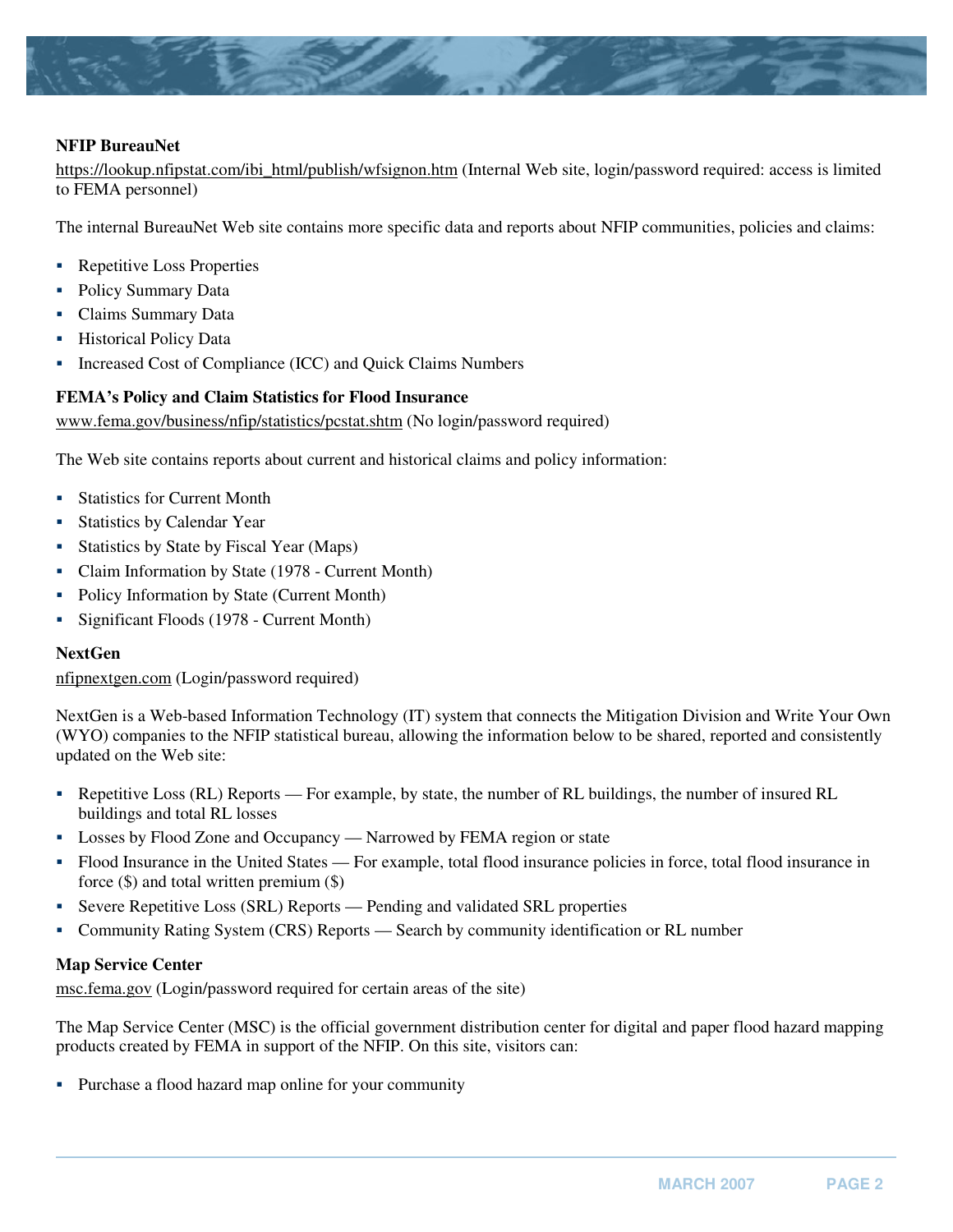- � View a Firmette, a full-scale section of a FIRM that you create online free of charge by selecting the desired area from an image of a FIRM
- � Access mapping resources, such as the Digital Flood Insurance Rate Map (DFIRM) database, Flood Insurance Studies (FIS) and Letter of Map Change (LOMC) documents

#### **FEMA Best Practices and Case Studies**

http://www.fema.gov/plan/prevent/bestpractices/index.shtm (No login/password required)

A hazard mitigation site that includes the following resources:

- **Best Practices Portfolio** A collection of illustrated stories, ideas, activities and projects that show how others have worked to reduce or prevent damage from disasters.
- Case Studies In-depth, analytical information about innovative projects throughout the United States that deal with all types of hazards.
- $\blacksquare$  Mitigation Best Practices Best practices that highlight Gulf Coast mitigation projects that successfully protected properties and reduced financial losses during Hurricane Katrina (2005).
- Share Your Success If your community took exceptional steps in implementing planning and prevention measures, executing sound floodplain management practices, providing mitigation training, or conducting outreach and public awareness activities, let other communities read about it.

## **ADDITIONAL FLOOD-RELATED RESOURCES**

#### **FEMA**

www.fema.gov

FEMA's Web site provides detailed information about all of FEMA's programs, including the Mitigation Division and its three branches — Risk Analysis, Risk Reduction and Risk Insurance — of which the NFIP is a part. You can find a number of helpful resources and reference materials on the site, including the Recovering from a Disaster brochure, Summary of Coverage document and Flood Insurance Claims Handbook.

#### **FEMA's Insurance Outreach Toolkit for Flood Map Updates**

www.fema.gov/business/nfip/hillsbo1.shtm

This Web page has a toolkit designed for communities going through flood map updates. Whether you're a county or community leader or a member of the insurance, real estate, lending or building industries, you can find easy-to-use templates to help you effectively communicate what map changes will mean to those in your community.

#### **FEMA's Levee Web Page**

#### www.fema.gov/plan/prevent/fhm/lv\_intro.shtm

The United States has thousands of miles of levees, some of which were built as far back as 150 years ago. This Web page provides information on the flood risk behind levees and FEMA's Flood Map Modernization effort. Access fact sheets on living behind levees, the NFIP and levees and frequently asked questions for the public as well as levee-related information specific to insurance industry, lenders, state and local officials and other key stakeholders.